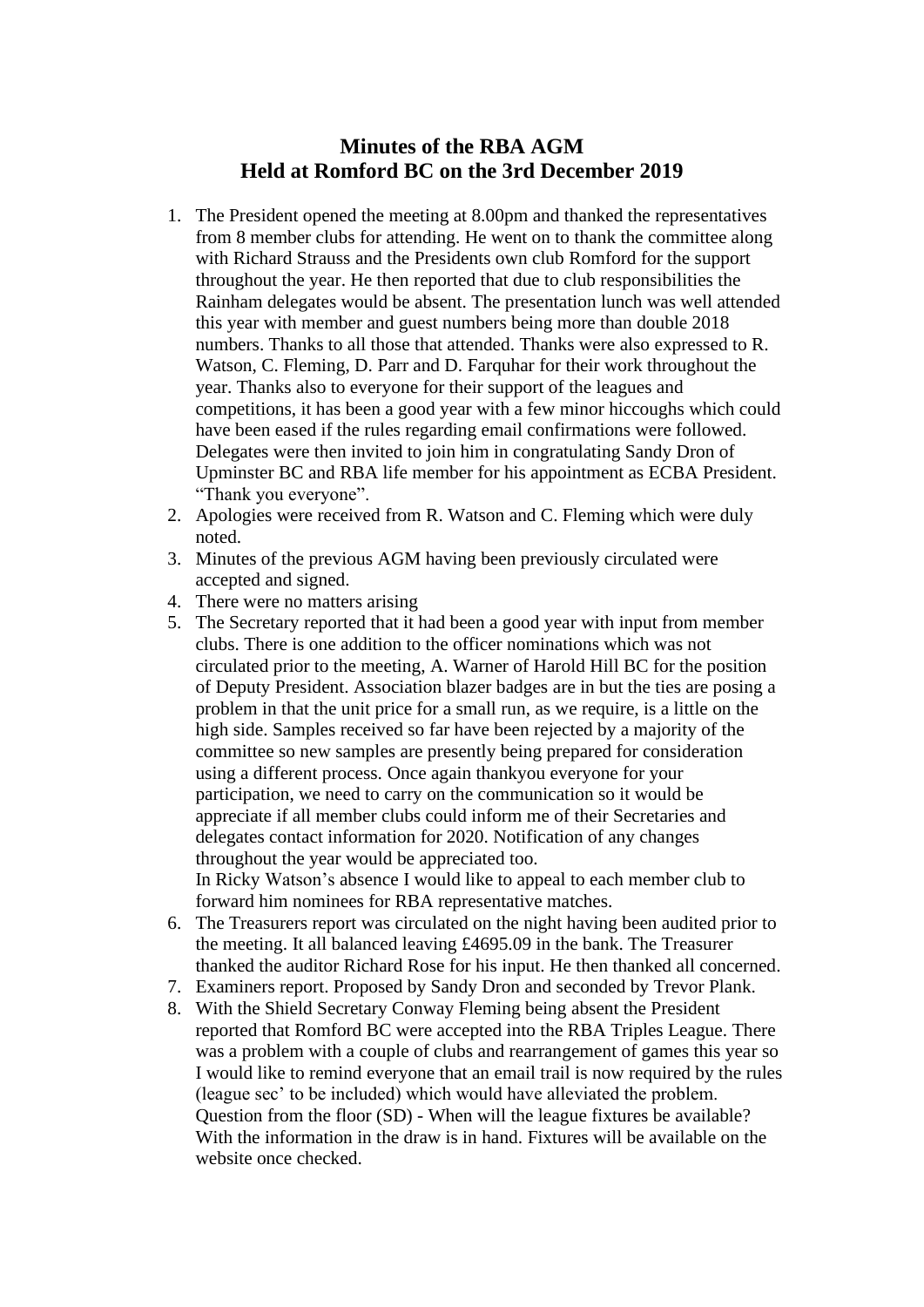- 9. Competition Secretary reported that the email system of supplying results had gone very well. He also reiterated the importance of filling all players' names, in a readable manner, on the cards.
- 10. Match Secretary reported, in absentia, that the friendly fixtures have gone very well. The fixture With Falcon IBC had been cancelled earlier in the year to avoid a cancellation fee of £75. There was just not enough support which could be a result of the raised fee for the meal on top of the travel. Thanks to everyone that supported us this year.
- 11. Proposals (Two).
	- 1. Proposed: Alexander (Sandy) Dron. Seconded: Upminster BC Silver Jubilee Trophy and Officers Cup

Rules regarding these competitions are not stated on the website. As far as the Officers Cup is concerned the rule is that any competitor whom is a past or current serving officer of their club or the RBA itself is eligible. I believe that the competition rules should state the correct eligibility requirements of these two competitions and be available to all on the website.

If the age limit is 65+ for the Silver Jubilee Trophy then I propose that as from 2021 this is revised to 60+ & the requirement to play in the afternoon remains.

### **Passed by majority.**

2. Proposed: Allan Blatchford. Seconded: Harold Hill BC RBA Shield & Triple League Start Time

> I would like to propose that in the Wednesday evening Triples &. Shield matches that the first two games and the last 2 games of the season start at 5.30 pm. Those clubs who cannot do this arrange with the other club match secretary an agreed time.

## **Rejected by majority**

[It was felt by the majority that a route to change start times was catered for under current rules. To compel early starts would handicap a team which included full time workers].

A discussion ensued in which flood lighting was discussed, which also was found to be a problem for some, cataracts were cited. It was pointed out that there is provision for matches to finish early because of bad light.

#### 12. Election of Officers

President – Richard Strauss Deputy President – Alan Warner Secretary – Dave Farquhar Treasurer – Ron Waller Shield /Triples Secretary – Conway Fleming Competition Secretary – Dennis Parr Match Secretary – Ricky Watson Examiners – Richard Rose + (Martin Cuthbert TBA)